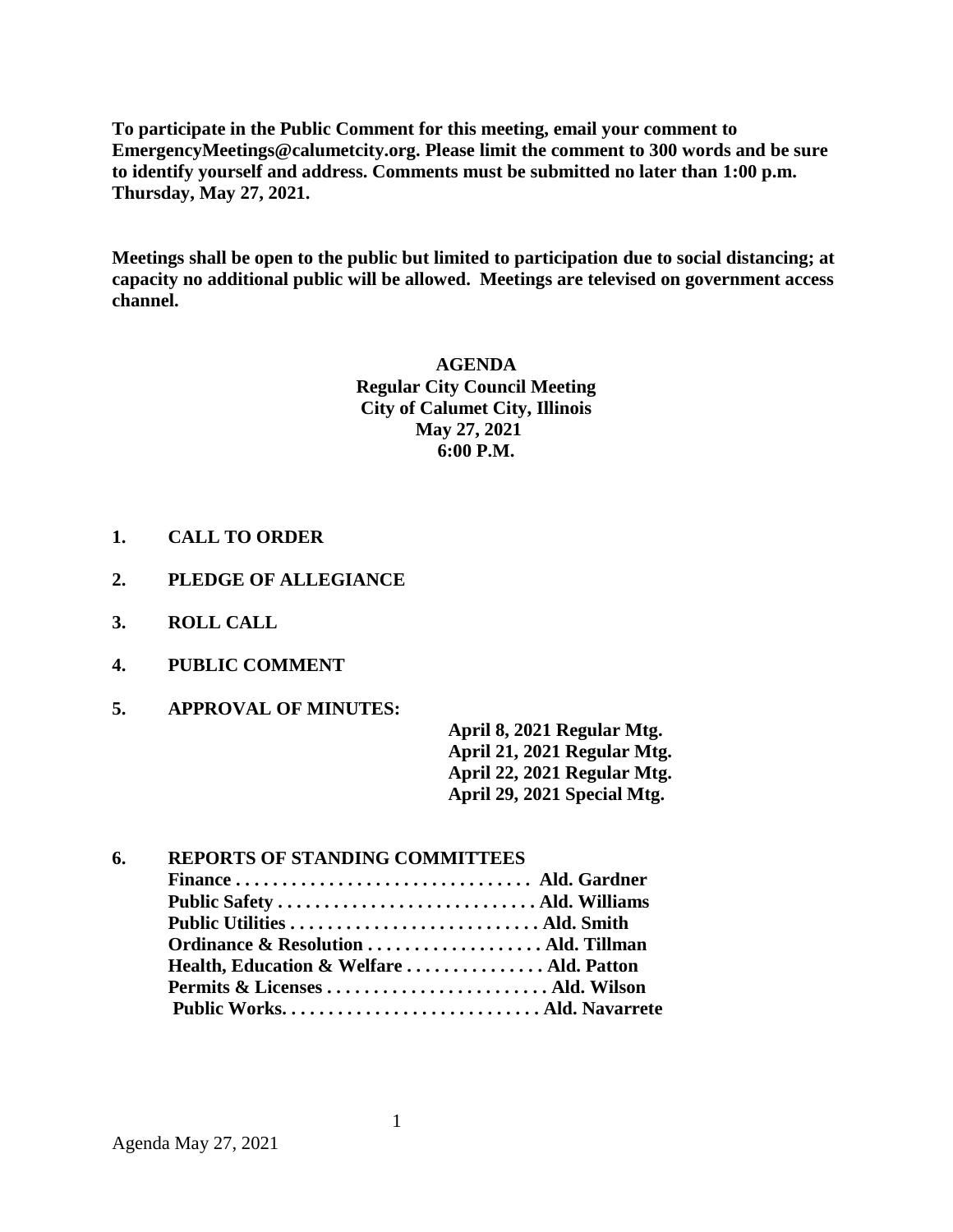# **7. CITY COUNCIL REPORTS**

#### **Mayor Jones**

#### **-Appointments**

**Fire Chief Deputy Fire Chief Appointment of Standing Committees Council of Dr's for Calumet City Racial Diversity Committee City Prayer Line St. Margaret's Hospital Closing Special Use Permit Changes**

#### **City Clerk Figgs**

**Reappointment of Danielle Smith as Deputy Clerk for the term May 1, 2021 to April 30, 2022.**

### **City Treasurer Tarka**

### **Alderman Navarrete**

**Alderman Wilson**

**Alderman Tillman**

**Alderman Williams**

**Alderman Gardner**

**Alderman Patton**

**Alderman Smith**

### **8. INFORMATIONAL ITEMS TO BE ACCEPTED AND PLACED ON FILE**

- **A. Thornton Township RE: Congratulations Mayor Jones**
- **B. State Rep Anthony Deluca RE: Congratulations Mayor Jones**
- **C. Robbins Park District RE: Juneteenth Celebration, June 19, 2021**

Agenda May 27, 2021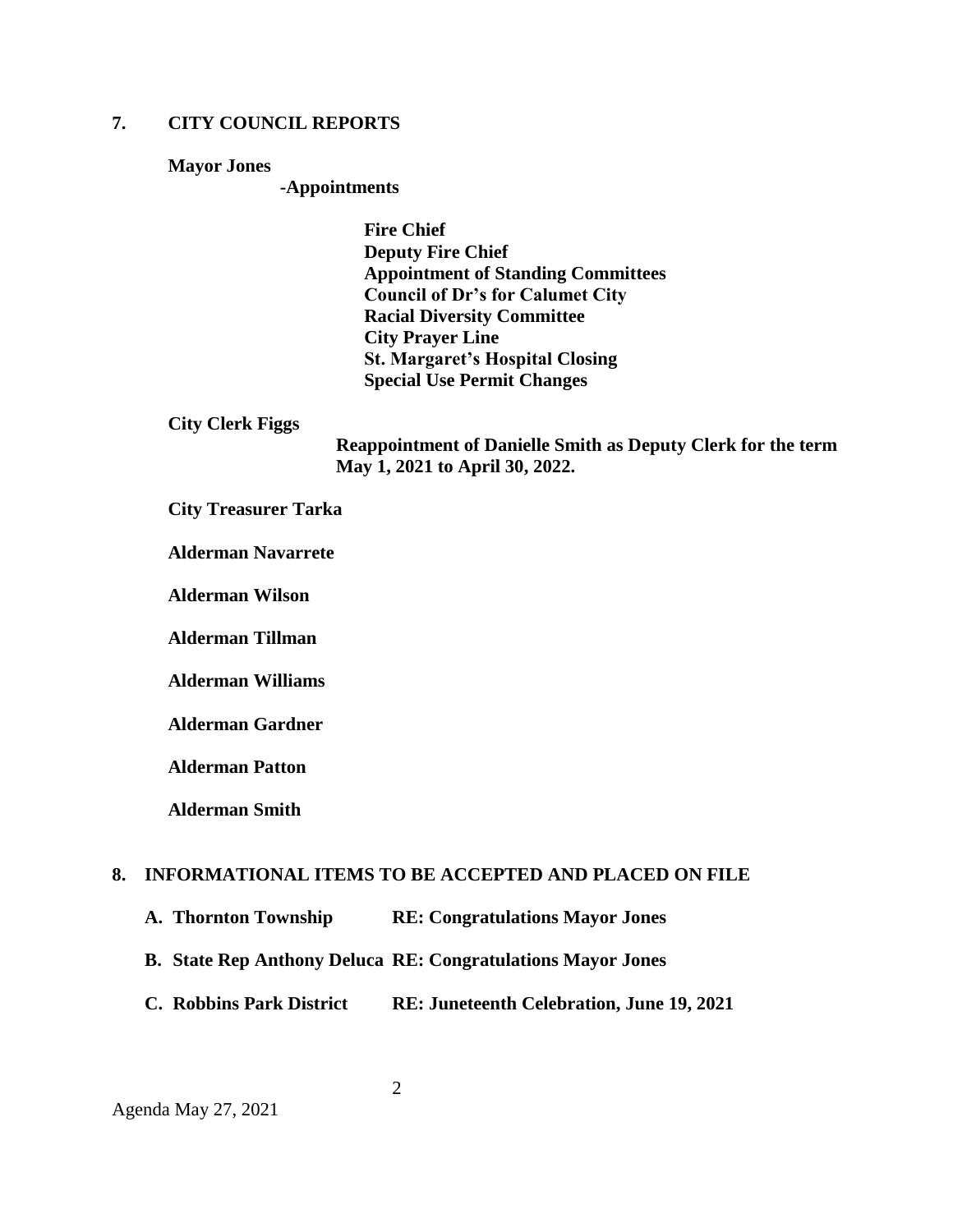### **9. NEW BUSINESS**

### **A. Various Action Items:**

- **1. Approve Memorandum of Understanding (MOU) between The Metropolitan Mayors Caucus, Planning/Aging, and the City of Calumet City for Aging in a Changing Region; authorize the Mayor to sign and execute MOU.**
- **2. Authorize the Mayor to execute Quit Claim Deeds to the South Suburban Land Bank Development Authority pursuant to the Intergovernmental Agreement for the following properties: 528 155th Street (30-17-108-045-0000); and 7 Warren Street (30-17-401-003-0000).**
- **3. Approve temporary speed bumps and authorize Public works to install at the following locations.**
	- **On 100 block of 157th between Wentworth and State Line Rd.**
	- **On 100 block of Warren St. between Wentworth and State Line Rd.**
	- **On 100 block of 156th Place**
- **4. Approve "Resident Parking Only" signs in front of 106 Webb St. and, 129 Webb St.; direct Public Works to install.**

## **B. BUILDING PERMITS**

| <b>NEW FENCE</b>               | <b>WARD</b>          |                      |
|--------------------------------|----------------------|----------------------|
| 629 Forsythe                   | 1 <sup>st</sup> Ward |                      |
| 621 Yates                      | $2nd$ Ward           |                      |
| 515 Bensley                    | $2nd$ Ward           |                      |
| 401 Webb                       | 5 <sup>th</sup> Ward |                      |
| <b>659 Superior</b>            | $7th$ Ward           |                      |
| <b>NEW GARAGE CONSTRUCTION</b> |                      | WARD                 |
| 1384 Shirley                   |                      | 6 <sup>th</sup> Ward |
| 302 Madison                    |                      | $3rd$ Ward           |

## **C. RESOLUTIONS AND ORDINANCES**

**1. Ordinance Amending Handicapped Parking Ordinance Chapter 90 of the Municipal Code of the City of Calumet City, Cook County, Illinois Handicapped Parking by adding: 643 Gordon Ave.**

3

Agenda May 27, 2021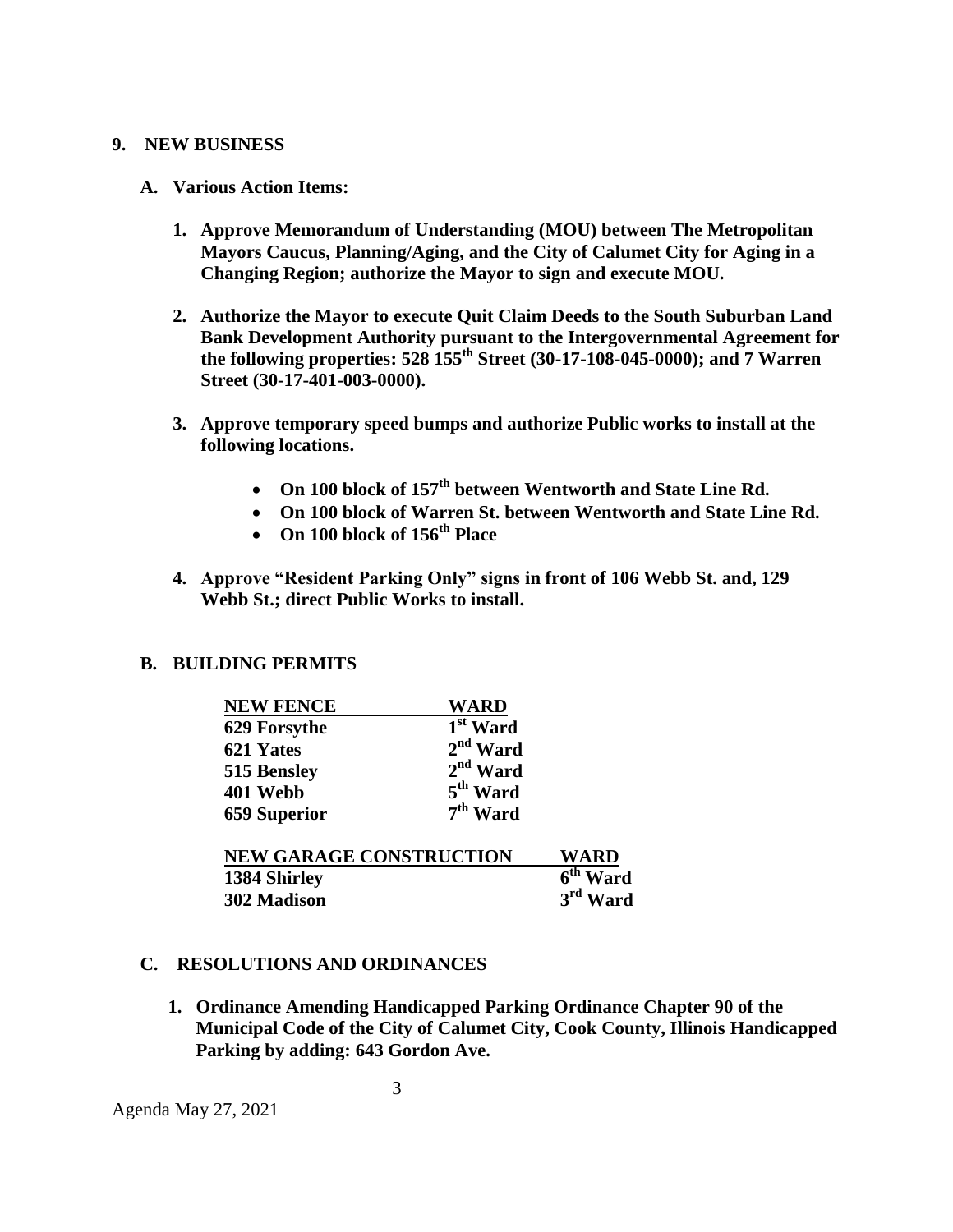- **2. An Ordinance Amending Chapter 2, Article III, Division 3 Of The Calumet City Municipal Code-Rules Of Order And Procedure (Mayor Pro tem).**
- **3. An Ordinance Amending Chapter 2, Article VI, Division 4 Of The Calumet City Municipal Code-Department Of Inspectional Services (Department of Building and Zoning).**
- **4. An Ordinance Amending Chapter 2, Article IV, Division 4 Of The Calumet City Municipal Code – City Clerk (Deputy Clerk).**

# **D. FINANCIAL MATTERS**

- **1. Approve purchase of three (3) new customer packages for non-lethal control, pepper ball devices; authorize the City Treasurer to remit payment to Ray O'Herron in the amount of \$13,487.00 and to charge account #01060-55100 (Equipment Purchase)**
- **2. Approve purchase of four (4) pepper spray canister refills and one (1) dispenser for Police Department; authorize the City Treasurer to remit payment to Ray O'Herron in the amount of \$816.00 and to charge account #01060-55100. (Equipment Purchases)**
- **3. Approve purchase of two (2) ballistic shields, five (5) replacement panels for ballistic shields, and freight charges for Police Department; authorize the City Treasurer to remit payment to Patriot3 Inc. in the amount of \$9,788.15 and to charge account #01060-55100 (Equipment Purchases)**
- **4. Approve Arbitrator licensing renewal for in-car video cameras; authorize the City Treasurer to remit payment to CDS Office Technologies in the amount of \$2,400.00 and to charge account #01060-55114 (Vehicle modems/camera/computer)**
- **5. Approve services performed at the location of 603 Wentworth Ave.; authorize the City Treasurer to remit payment to Calumet City Plumbing in the amount of \$5,980.17 and to charge account #03036-52101.**
- **6. Approve services performed at the location of Superior & 162nd St.; authorize the City Treasurer to remit payment to Calumet City Plumbing in the amount of \$7,492.06 and to charge account #03036-52349.**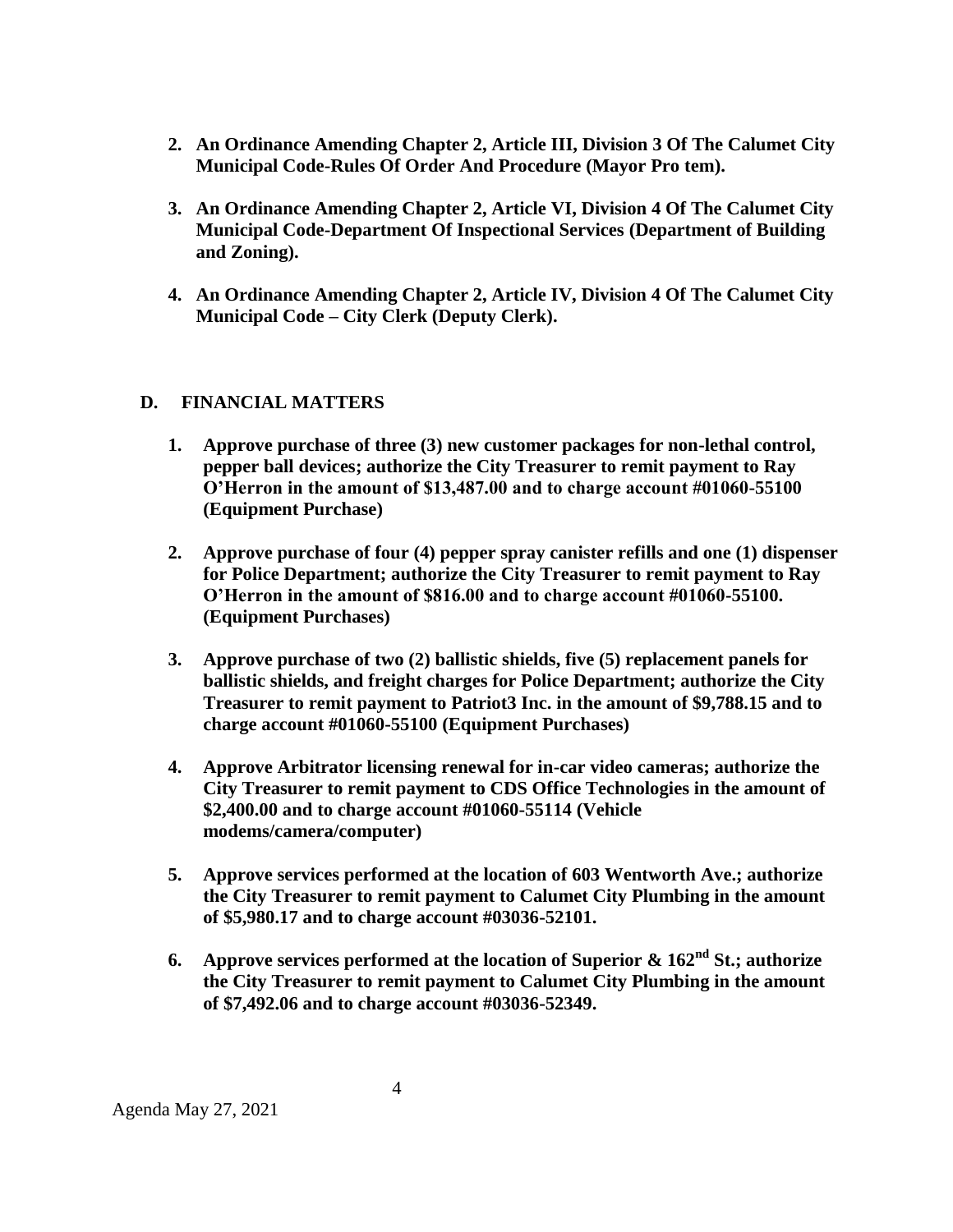- **7. Approve services performed at the location of 415 Pulaski Rd; authorize the City Treasurer to remit payment to Calumet City Plumbing in the amount of \$8,994.45 and to charge account #03036-52349.**
- **8. Approve emergency services performed at the location Madison Ave. & Stewart Ave; authorize the City Treasurer to remit payment to Calumet City Plumbing in the amount of \$7,348.45 and to charge account #03036-52349.**
- **9. Approve services performed at the location 569 Forsythe; authorize the City Treasurer to remit payment to Calumet City Plumbing in the amount of \$6,264.44 and to charge account #03036-52101.**
- **10. Approve services performed at the location 163rd & Woodview; authorize the City Treasurer to remit payment to Calumet City Plumbing in the amount of \$5,981.45 and to charge account #03036-52349.**
- **11. Approve equipment for water testing required by EPA; authorize the City Treasurer to remit payment to HACH in the amount of \$6322.63 and to charge account #03036-53300.**
- **12. Approve purchase of a motorized stair chair for Fire Department; authorize the City Treasurer to remit payment to Ferno in the amount of \$6,882.14 and to charge account #06607-55100.**
- **13. Approve payment for 7 week Firefighter I Academy attended by three (3) Probationary Firefighters from March 1, 2021 – April 16, 2021; authorize the City Treasurer to remit payment to University of Illinois (IL Fire Service Institute) in the amount of \$12,300.00 and to charge account #06617-52390.**
- **14. Approve CNS camera relicensing in City Hall; direct the City Treasurer to remit payment to Complex Network Solutions in the amount of \$8,809.74 and to charge account #01099-55120.**
- **15. Approve quote for new electric service in City Hall; direct the City Treasurer to remit payment to Kreykes Electric in the amount of \$7,325.00 and to charge account #01099-52640.**
- **16. Approve buyback due separation of employment of the following employees: Christopher Fletcher, Kateena Tsintis, William Murray, Joseph Wiszowaty, and Nadia Gomez; authorize the City Treasurer to remit payments to the individuals, in the amounts listed in the communication, to be charged to the appropriate accounts.**